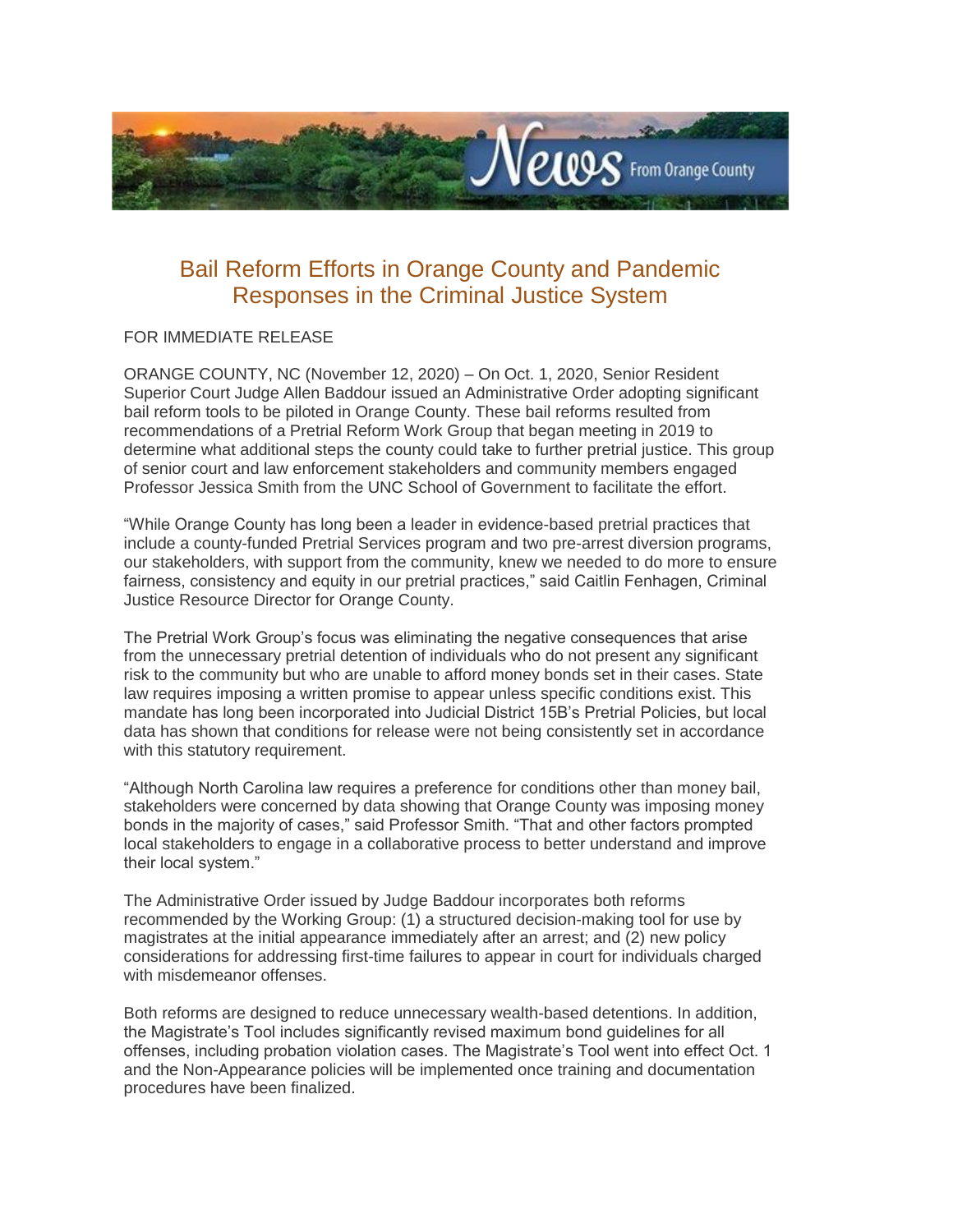"Orange County criminal justice stakeholders have a long history of collaborating on innovative reforms for our local court system," said Orange and Chatham County District Attorney Jim Woodall. "Although the Pretrial Reform Work Group began its work well before the COVID pandemic, the onset of the pandemic created a heightened need for meaningful reform and a reduction in the local jail population. Many lessons learned during the pandemic will be carried forward into the future. All Orange County law enforcement agencies have embraced the reforms and done their part in successfully implementing them."

Due in part to these significant bail reforms and the urgency brought on by the COVID-19 pandemic, Orange County's pretrial population at the Detention Center has dropped more than 55 percent since January. Pretrial bookings have decreased by almost 70 percent from the similar time period in 2019.

Senior court and law enforcement stakeholders have enacted practices such as having judges on call 24/7 for magistrates to consult when addressing release conditions, enhanced use of citations in lieu of arrest by law enforcement, initiating pretrial release supervision directly from the magistrate, immediate virtual or in-person hearings for bond motions and pleas for individuals in custody, low-level case dismissals by the District Attorney's office, increased deflection by law enforcement, and a careful review of cases from other jurisdictions.

"Bond is intended to ensure one's appearance in court, nothing more," said Orange County Sheriff Charles Blackwood. "Punishment is intended to begin at conviction, not at arrest. Under our system of justice, a person receives the presumption of innocence until proven guilty in a court of law. As Sheriff, I have to enforce the law as it is written, not as others would prefer it to be. We work very hard to ensure people who don't need to be in jail aren't held there unnecessarily. This reduces the strain on our Detention Center staff, the taxpayers of Orange County, and most importantly, the families who would otherwise be affected by having their loved ones incarcerated when such incarceration is not required."

Orange County is committed to continuing pretrial reform efforts, safely reducing unnecessary detention and increasing equitable outcomes. This effort will not end when the pandemic subsides. Rather, Judge Baddour and Judge Cabe will work with stakeholders to finalize a new comprehensive Pretrial Policy for the District in early 2021, and Professor Smith will evaluate the impact of these and other reforms. Finally, the District Bar's Racial Justice Task Force and Orange County's Justice Advisory Council, in addition to other important state and local entities, will continue to discuss and work on justice system reforms that reduce disparities and enhance equity.

"Effective pretrial reform efforts require constant attention and a lasting commitment to best practices," said Baddour. "What we thought was the best approach a decade ago, or even a year ago, may not in fact be the best approach. We remain committed to evaluating our work, reviewing the results, and evolving as we learn."

Media Contacts: Allen Baddour, Senior Resident Superior Court Judge Office: 919-545-3583 Email: [judgebaddour@gmail.com](mailto:judgebaddour@gmail.com)